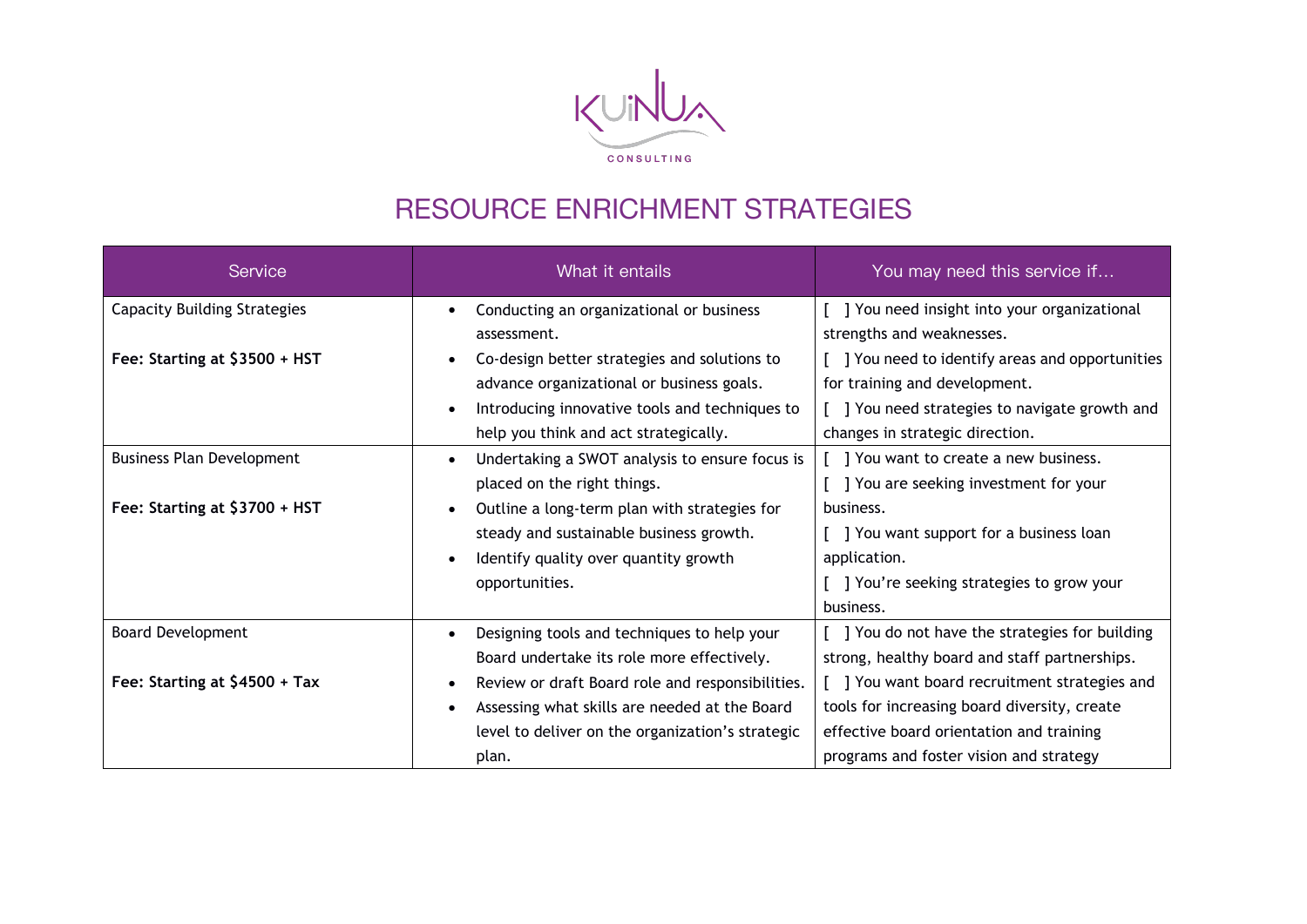

## RESOURCE ENRICHMENT STRATEGIES

|                                      |                                                            | alignment.                                       |
|--------------------------------------|------------------------------------------------------------|--------------------------------------------------|
| Service                              | What it entails                                            | You may need this service if                     |
| Program Planning                     | Co-design needs-based and impact-driven<br>$\bullet$       | [] You need to take an idea from concept to      |
|                                      | fundable programs.                                         | fruition.                                        |
| Fee: Starting at \$1000 + Tax        | Design tools to articulate success indicators,             | [ ] You don't have the personnel available.      |
|                                      | and program scale-up to amplify impact.                    |                                                  |
|                                      | Assessing your programs to ensure they align               |                                                  |
|                                      | with your organization's overall strategic                 |                                                  |
|                                      | objectives.                                                |                                                  |
| Program/Project Design & Development | Thorough review of the RFP and your                        | ] You need to develop or modify a program or     |
|                                      | program/project outline.                                   | service in response to an RFP.                   |
| Fee: Starting at $$2500 + Tax$       | Information-gathering.                                     | [ ] You need assistance in activity planning and |
|                                      | Program/Project planning and design sessions.<br>$\bullet$ | scheduling.                                      |
|                                      | Development of program work plan and budget.<br>$\bullet$  | [] You do not have have the staff or expertise.  |
|                                      | Documentation of program components and<br>$\bullet$       |                                                  |
|                                      | activities.                                                |                                                  |
| Program Evaluation                   | Thorough review of program design.<br>٠                    | ] You want to know what your                     |
|                                      | Program evaluation strategy sessions.<br>$\bullet$         | programs/projects/services are accomplishing.    |
| Fee: Starting at \$1100 + HST        | Designing program milestones and KPIs.                     | [ ] You want to improve your                     |
|                                      | Development of monitoring & evaluation                     | programs/services.                               |